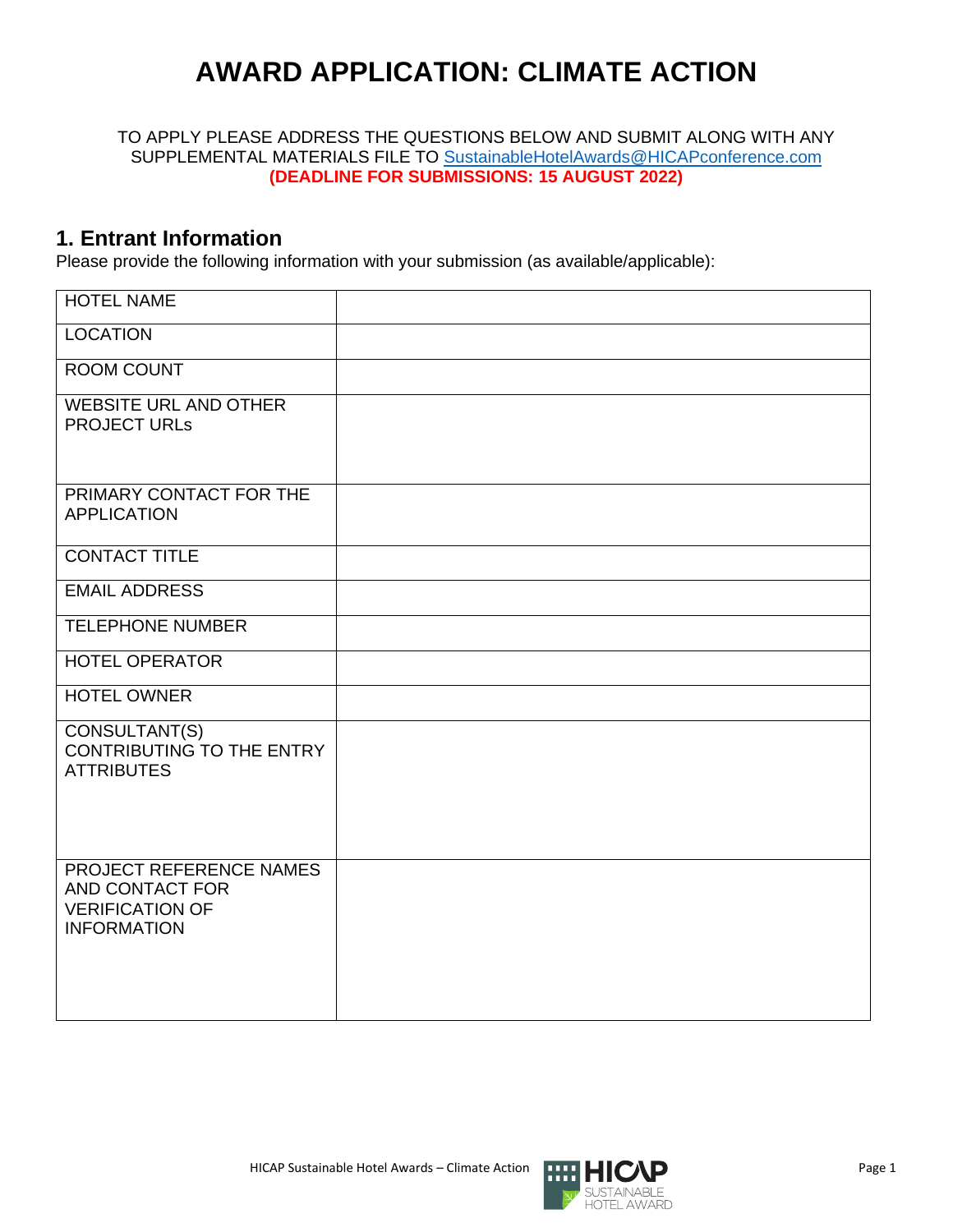## **2. Overview**

Provide a summary description of the property (as it relates to the initiative), the initiatives/programs for consideration, and why the property should be considered for the Climate Action award. (400 words maximum).

HICAP Sustainable Hotel Awards – Climate Action **Page 2** Page 2

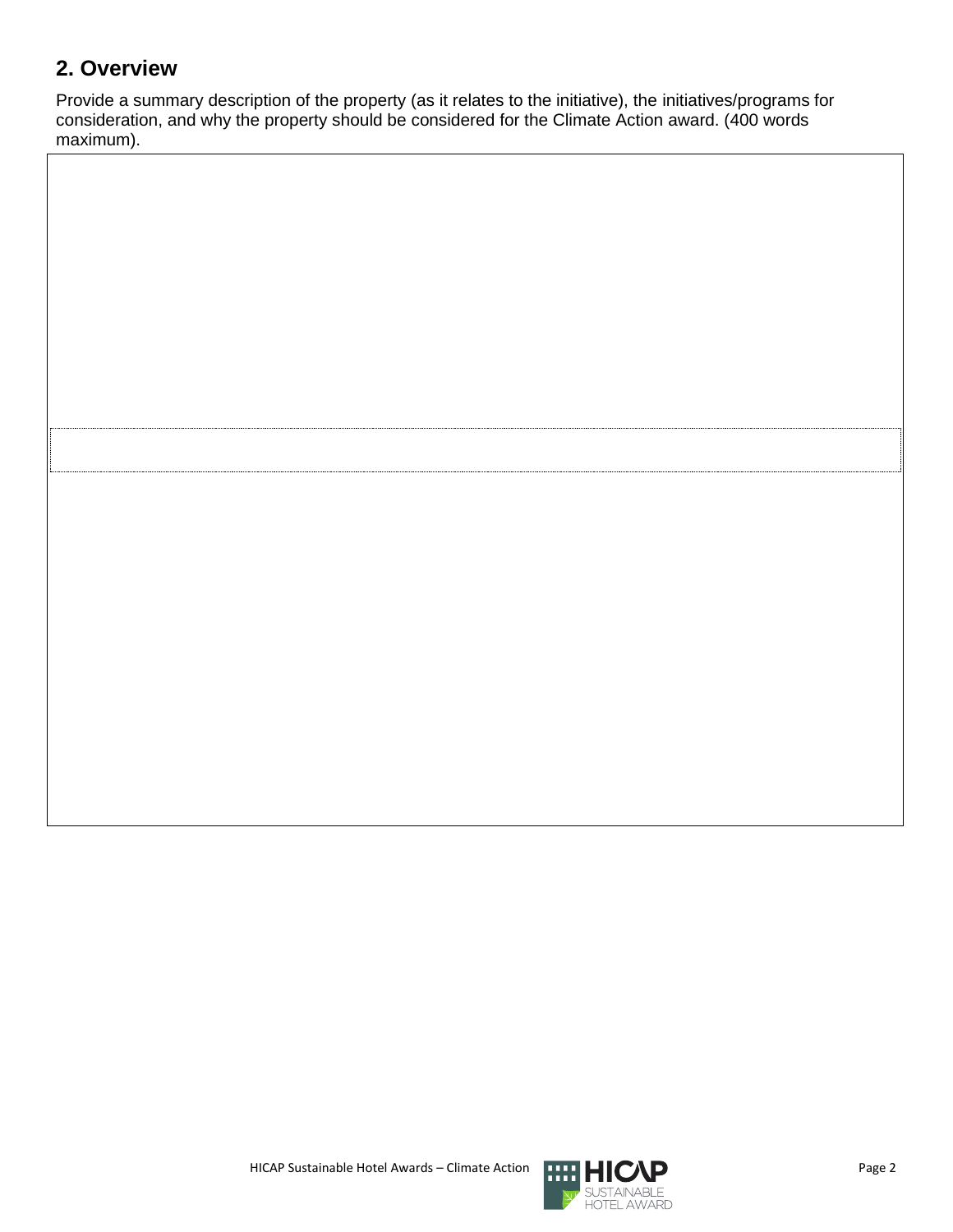## **3. Innovation**

Describe the aspects of the project or property that are most innovative, and least found among peer hotels or which go beyond a certification label that others can equally achieve. (200 words maximum, bullet points allowed).



## **4. Hotel Investment Audience**

Describe why the hotel investment audience should be interested in the application. This can include innovative investment and financing mechanisms, approaches to the project's development, unique strategies, etc. (200 words maximum, bullet points allowed).

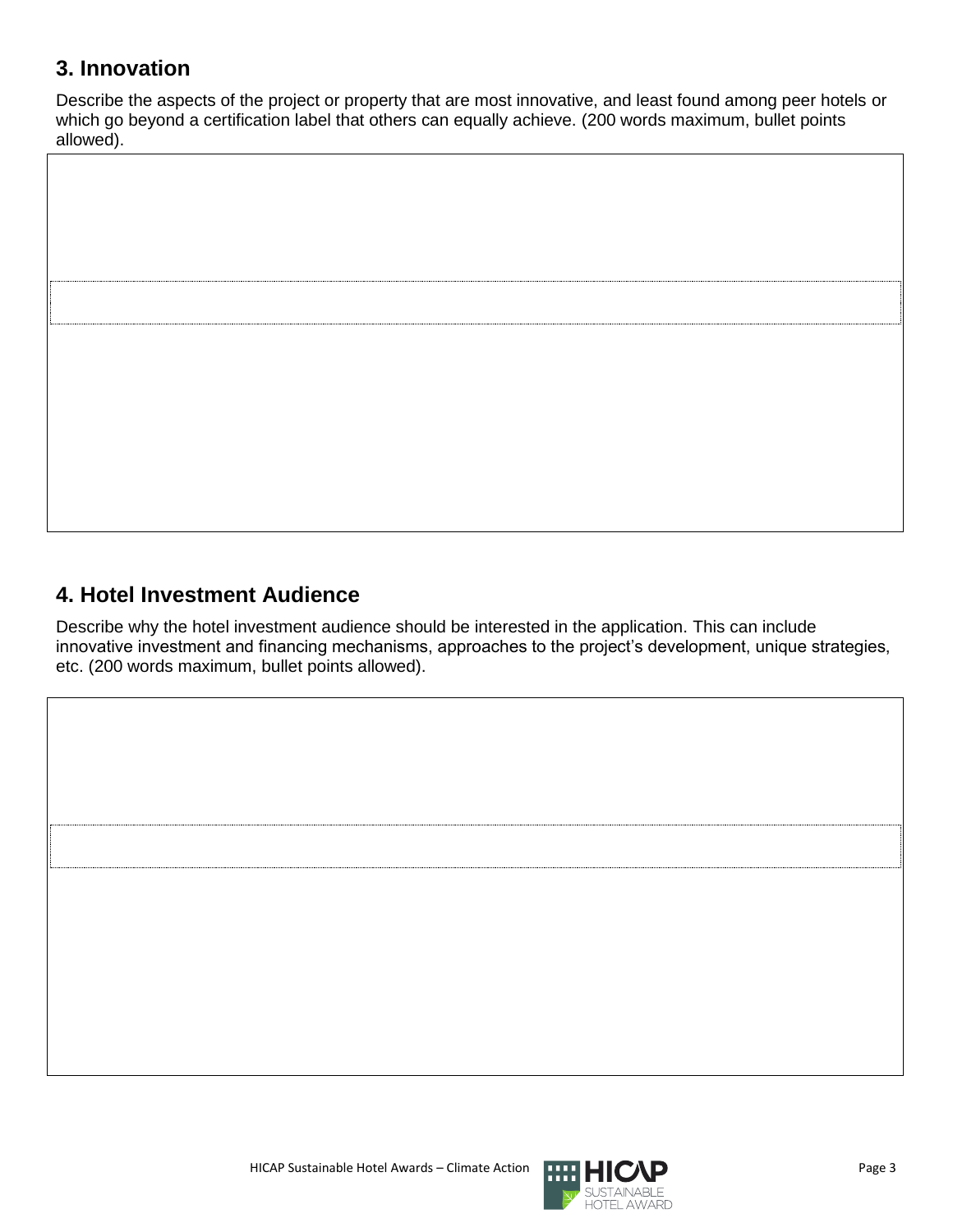# **5. Greenhouse Gas Emissions Reduction**

Describe the amount of GHG emissions (which can be comprised of carbon dioxide, methane, nitrous oxide, and/or refrigerants) that will be reduced, avoided, or sequestered on an annual basis as a result of the project, and if applicable, relate this reduction in comparison (i.e. %) to the operational carbon footprint of the property. If this reduction is part of the organization's Science-Based Target, indicate also (200 words maximum).

#### **6. Renewable Energy**

Describe the positive impact the project will have on transitioning from fossil fuels to renewable energy sources on- or off-site, directly to the property, and/or indirectly to the destination (200 words maximum).

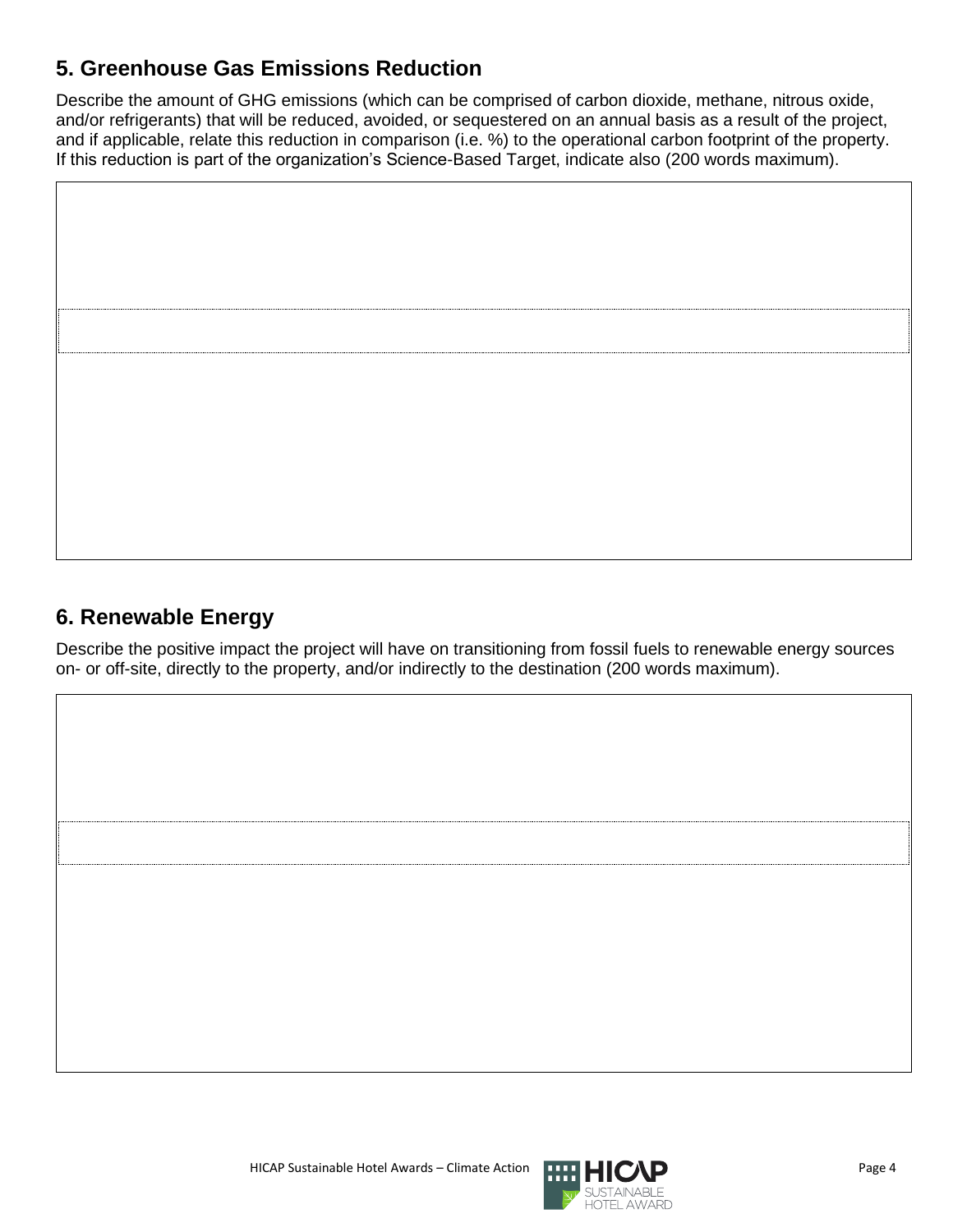#### **7. Conservation of Carbon Stocks** (300 words maximum).

Describe how the project contributes to climate action through supporting ecosystem conservation (i.e. forests, soil, marine environments, freshwater resources), as well as other benefits these conservation efforts provide



# **8. Sustainable Consumption and Production**

Describe how the project's reduction in greenhouse gas emissions also supports models for sustainable consumption and production, such as reducing the use of materials and impacts from purchased goods (FF&E, OS&E, F&B, etc.) or supporting innovative products that are low-carbon or carbon positive to help decouple growth from carbon emissions. (200 words maximum)



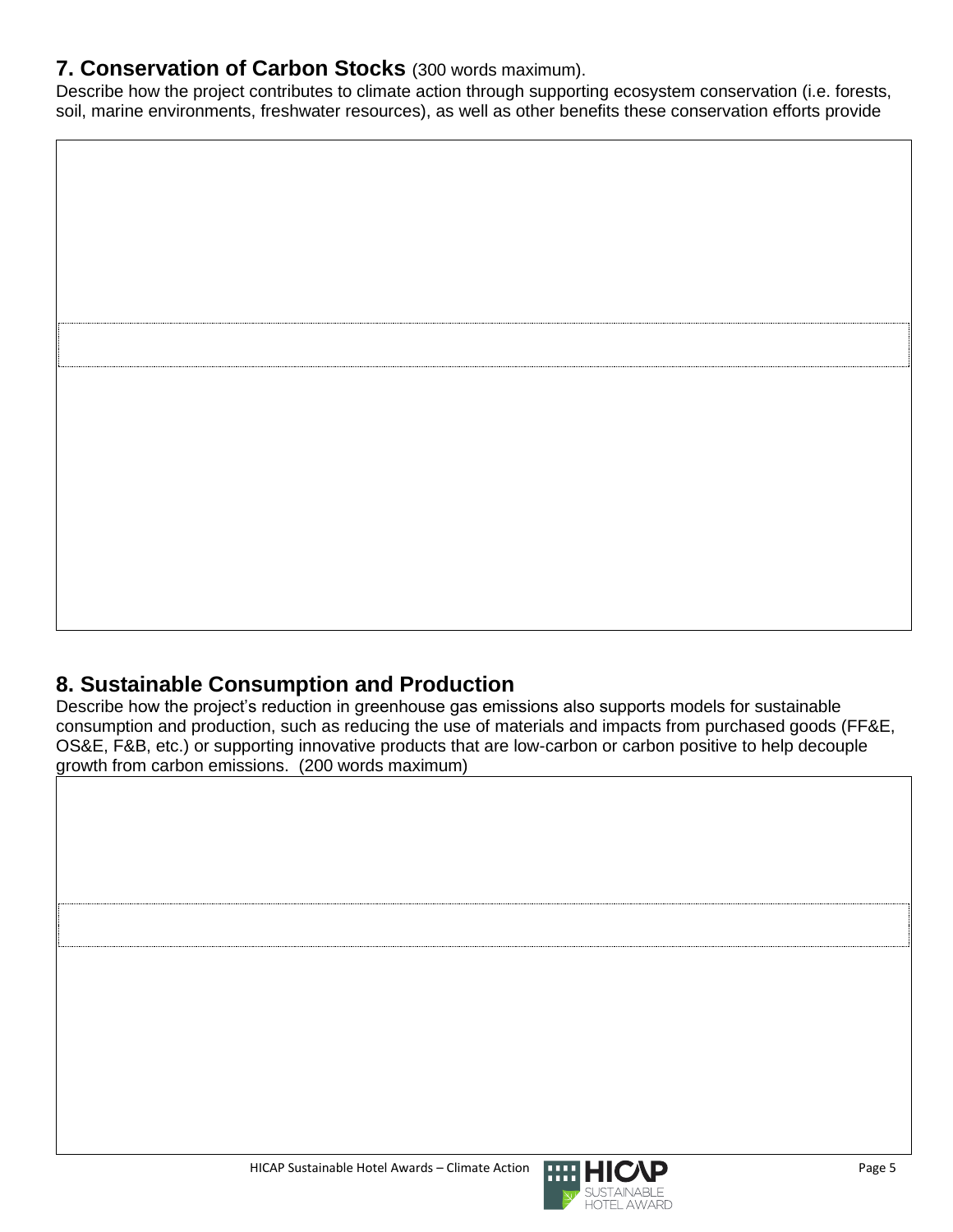#### **9. Climate Awareness**

Describe how the project contributes to wider awareness of climate change and encourages climate action among the value chain such as investors, lenders, communities, staff, guests, the travel industry at large, etc. (200 words maximum).



# **10. UN Sustainable Development Goals Alignment**

*The Sustainable Development Goals (SDGs) are a common set of development goals for all communities in every country, to collectively address the world's most urgent yet solvable problems by 2030. Governments, NGOs, and business are aligning and contextualizing their initiatives with the SDGs, helping identify and measure progress and solutions. Adopted in September 2015, the SDGs replaced the Millennium Development Goals, which were in place for the past decade and a half. Countries started to implement the new framework in January 2016. The majority of large businesses, including most hotel chains, are addressing the SDGs. The HICAP Sustainable Hotel Awards also provide the opportunity to relate the hotel industry's efforts to support the SDGs.*

Please indicate the **UN Sustainable Development Goals** [\(https://sustainabledevelopment.un.org/sdgs\)](https://sustainabledevelopment.un.org/sdgs) your project relates to and helps support indirectly through its actions (select multiple):

| <b>SDG 1: No Poverty</b>                        |  |
|-------------------------------------------------|--|
| SDG 2: Zero Hunger                              |  |
| SDG 3: Good Health and Well-Being               |  |
| <b>SDG 4: Quality Education</b>                 |  |
| <b>SDG 5: Gender Equality</b>                   |  |
| SDG 6: Clean Water and Sanitation               |  |
| SDG 7: Affordable and Clean Energy              |  |
| SDG 8: Decent Work and Economic Growth          |  |
| SDG 9: Industry, Innovation, and Infrastructure |  |

| SDG 10: Reduced Inequalities                          |  |
|-------------------------------------------------------|--|
| SDG 11: Sustainable Cities and Communities            |  |
| SDG 12: Responsible Consumption and Production $\Box$ |  |
| <b>SDG 13: Climate Action</b>                         |  |
| SDG 14: Life Below Water                              |  |
| SDG 15: Life on Land                                  |  |
| SDG 16: Peace, Justice and Strong Institutions        |  |
| SDG 17: Partnerships for the Goals                    |  |